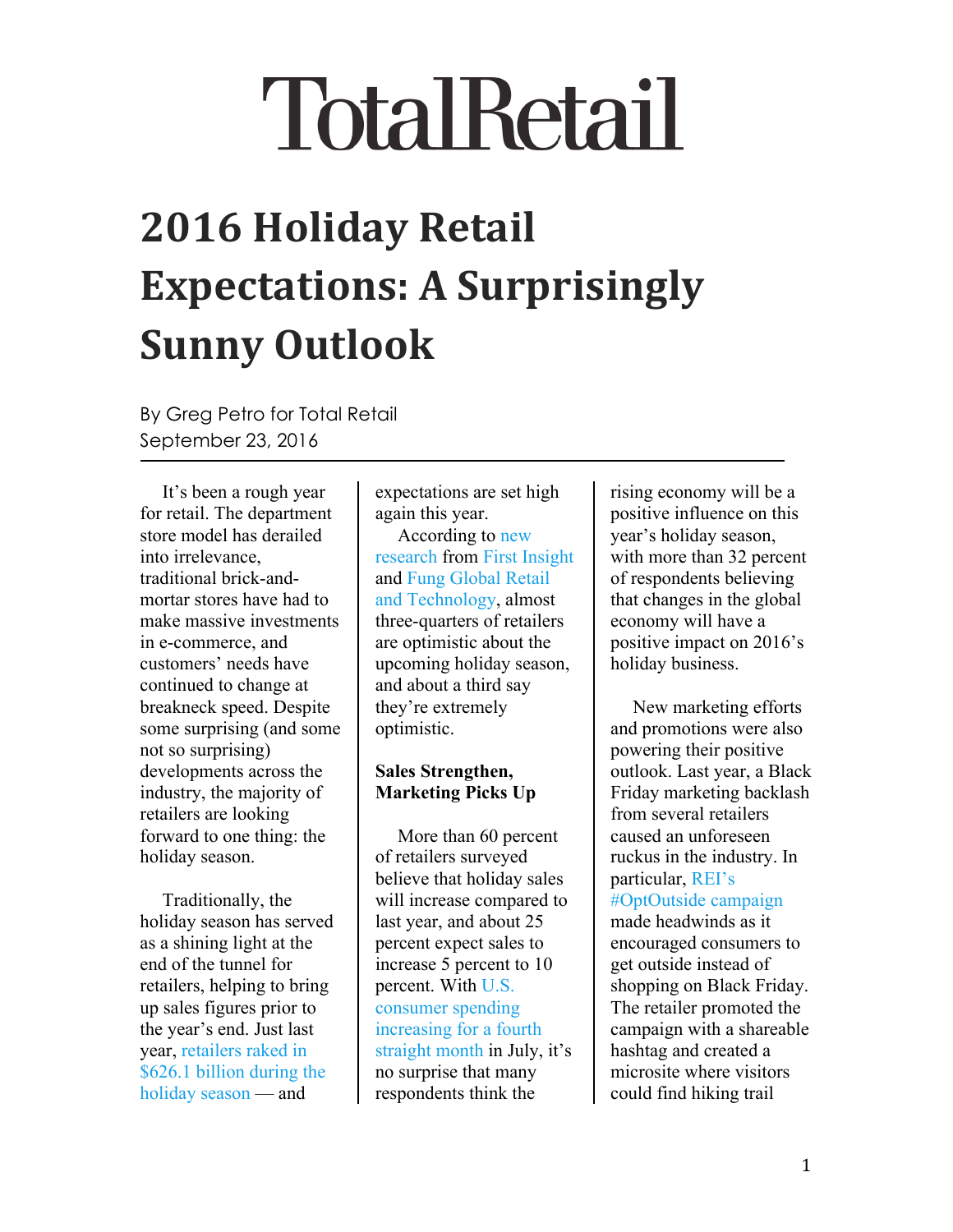# **2016 Holiday Retail Expectations: A Surprisingly Sunny Outlook**

By Greg Petro for Total Retail September 23, 2016

maps and other suggestions for fun things to do outside. And, of course, REI also provided a discount of 50 percent off some of its customers' favorite outdoor brands. Because what's the point of big marketing initiatives if they don't lead to increased sales?

This holiday season, we'll surely see creative new marketing efforts take hold, but whether Black Friday will be a controversial target again is yet to be determined.

### **Retailers Think Donald May Trump Some Sales**

In addition to Black Friday, let's also not forget another important day this November — Election Day. In the survey, the presidential

election was by far the factor most cited as likely to have a negative impact on holiday sales, with 24 percent of retailers responding it will have a negative impact and 7 percent saying it will have a very negative impact. However, 21 percent think the impact will be positive, and 35 percent think it will have a neutral effect.

Historically, U.S. presidential elections have negatively impacted retail store foot traffic in the periods leading up to them. ShopperTrak found that it [dropped by nearly](http://consensusadvisors.com/2016/07/07182016/) [13 percent the week](http://consensusadvisors.com/2016/07/07182016/) [before the 2012 election](http://consensusadvisors.com/2016/07/07182016/). Perhaps e-commerce will be the real winner of the election this year.

However, the U.S.

election isn't the only political force at play this year. We can't forget about this summer's Brexit headlines. For all the hoopla that resulted, 68 percent of respondents predict the Brexit vote will have no impact on holiday business in the U.S., with just 20 percent forecasting it would have a negative impact.

### **Will Warm Weather Strike Retailers Again?**

Last year's unusually warm weather during the holiday shopping season had a negative impact on many retailers. In spite of this, 54 percent of those surveyed believe the weather will have no impact on sales this year, while 27 percent believe it will have a positive impact.